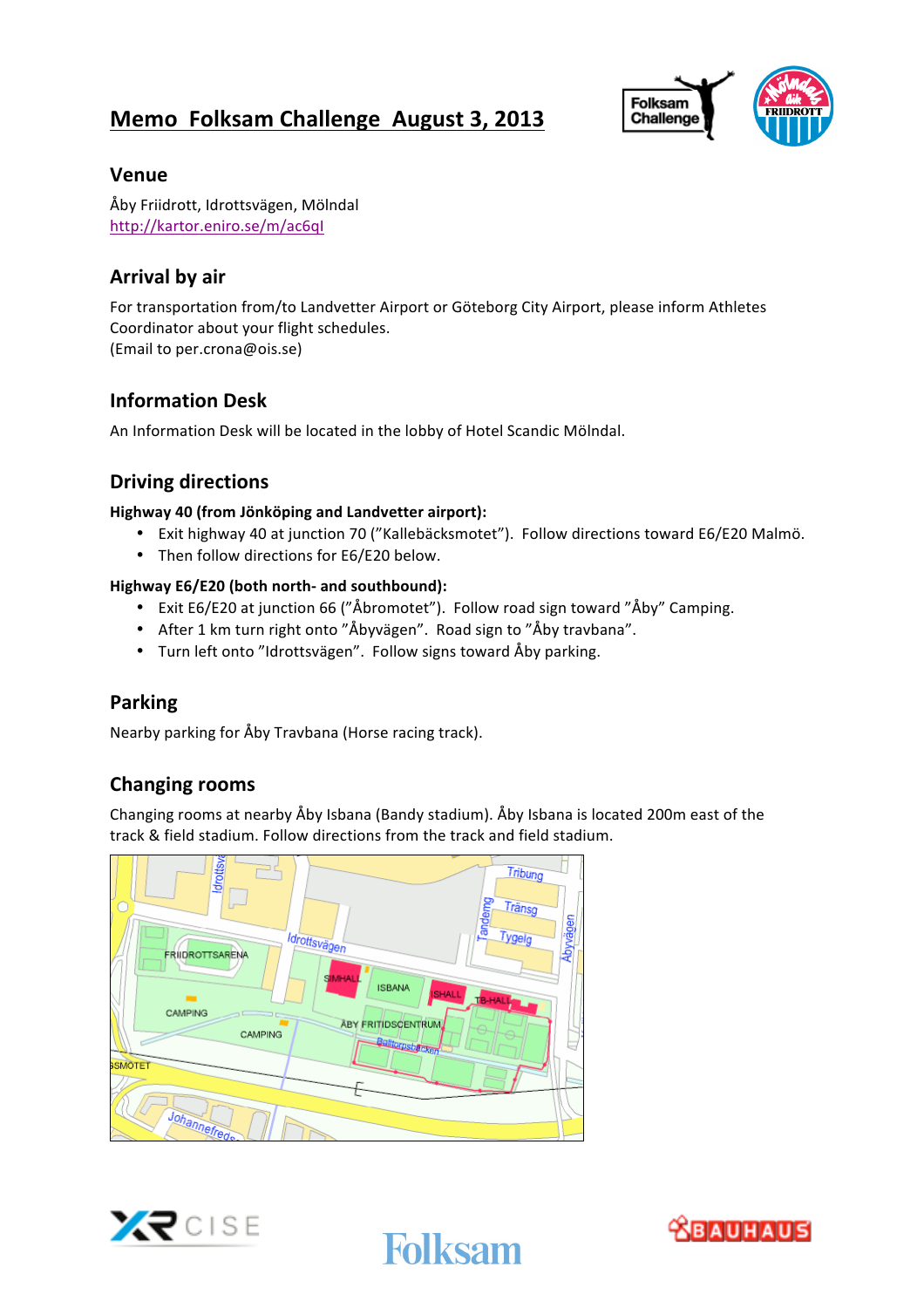

# **Athlete's entrance**

The athlete's entrance is located 40 m south of the main entrance of the arena. For every 3 athletes 1 team leader is allowed free entrance.



# **Number bibs**

Number bibs are handed out at the athlete's entrance to the arena.

### **Personal throwing implements**

Throwing implements must be handed in to the Technical Staff no later than 90 minutes prior to the start of the event.

Implements that comply with the IAAF rules will be brought to the competition area by officials and may be used by all participating athletes.

Not accepted implements will be returned after the completion of the event.

#### **Final confirmation**

By personally signing confirmation list at least 60 minutes prior to the start of the event. The confirmation lists will be posted on a bulletin board located just outside the track at the eastern end of the arena.

#### **Calling**

In the starting place

- 15 minutes prior to the start in running events.
- 20 minutes prior to the start in field events.

#### **Warm-up Area**

Please, use the football field (gravel pitch) located just west of the competition arena. No warm-up allowed on the competition arena.

#### **Running events**

All running events will be settled as seeded finals. No preliminary rounds.